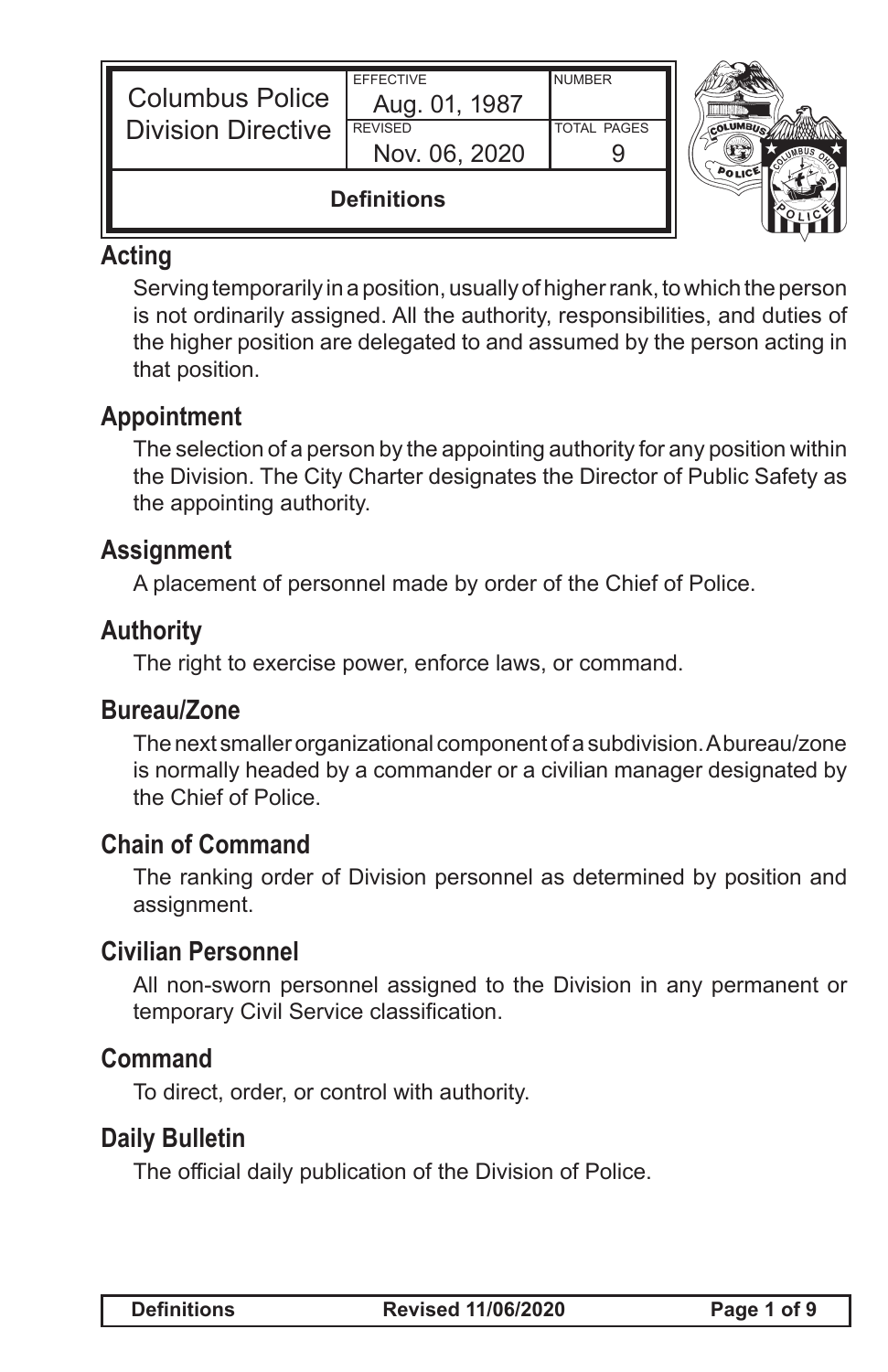### **Department**

A major section of Columbus municipal government, for example, the Department of Public Safety.

## **Directive**

An outline of procedures and policies pertaining to all or part of the Division.

### **Discharge**

The termination of personnel from employment with the Division.

### **Discrimination**

- A. The failure to treat all persons impartially where no reasonable distinction exists to justify the difference in treatment.
- B. Unjust or prejudicial treatment or denial of normal privileges to a person based on a protected class established in federal, state, or local law, including, but not limited to, race, religion, age, sex, color, national origin, gender or sexual orientation, military status, or disability.

### **Division**

The next smaller organizational component of a City department. The Division of Police is a component of the Department of Public Safety.

#### **Division Personnel**

All sworn and civilian employees assigned to the Division of Police.

## **Division Authority**

The authority of the Division of Police is established by the Columbus City Charter. Under the direction of the Chief of Police, the Division is responsible for enforcing all laws and ordinances within its legal jurisdiction and executing proper orders and processes issued by competent courts.

#### **Division-wide Publication**

A publication approved by the Chief of Police to be used by or distributed to multiple bureaus within the Division. Division-wide publications may be issued to all personnel, sworn personnel, civilian personnel, or any combination thereof.

## **Due Regard**

The degree of care that is necessary to prevent one's act from creating an unreasonable risk of harm to another.

## **Emergency Vehicle Operations (EVO)**

Any time Division sworn personnel are responding to an emergency call in a police vehicle with lights and siren/emergency equipment activated.

| Page 2 of 9 | <b>Revised 11/06/2020</b> | <b>Definitions</b> |
|-------------|---------------------------|--------------------|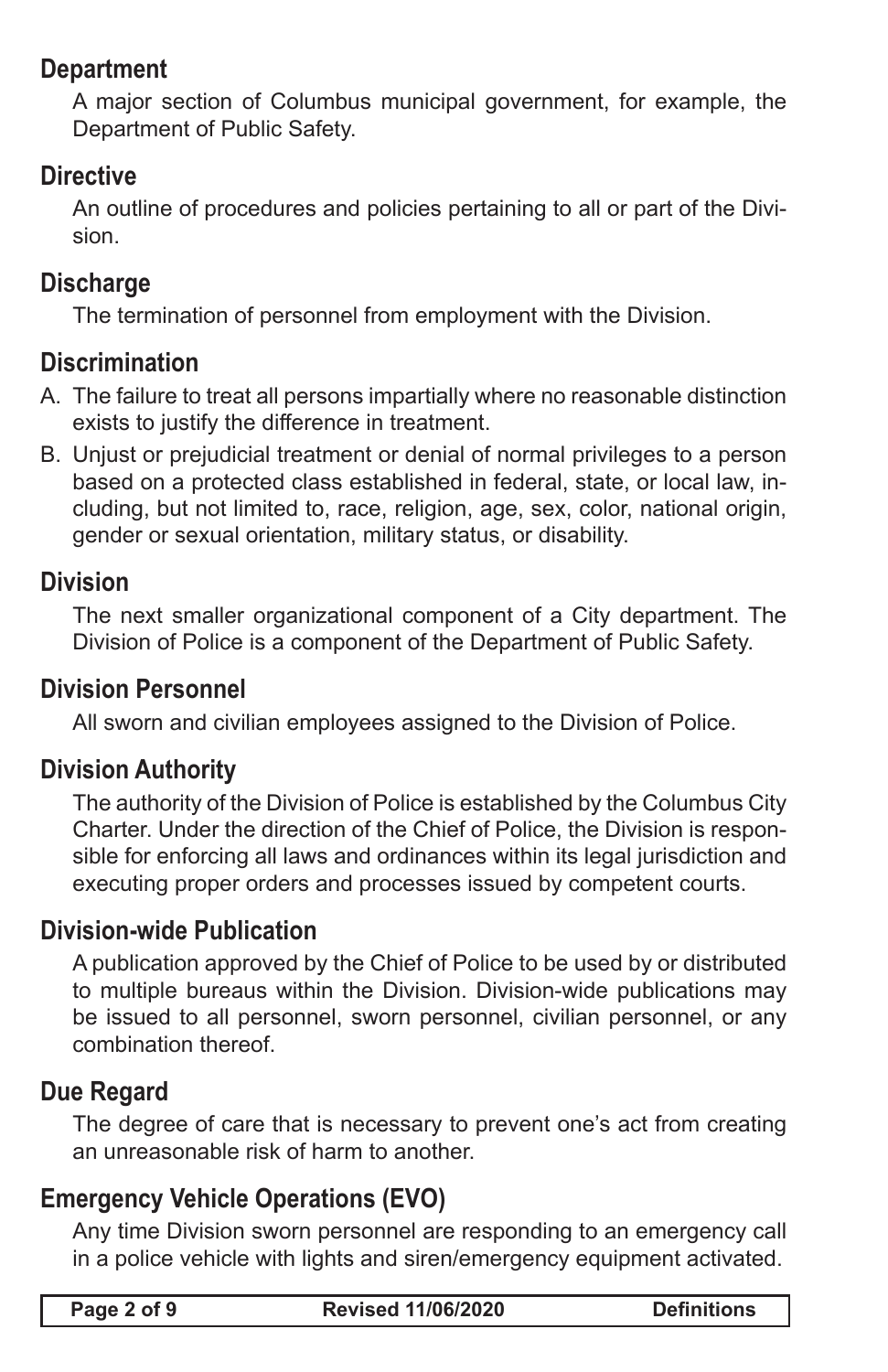## **Exculpatory Evidence**

Exculpatory evidence is favorable to the accused and could show the accused as innocent. This could include interviews, statements, and/or phone calls which are unfounded by the investigating personnel.

### **Executive Authority**

Legal or rightful power to perform one's duties within the requirements of law and rank. Also known as command authority.

#### **Executive Staff**

The group comprised of the Chief of Police and the deputy chiefs. The Professional Standards Bureau Commander regularly attends Executive Staff meetings.

### **Exercise of Authority**

To direct or correct the activities of a subordinate. Authority will ordinarily be exercised only within the scope of a person's assignment. However, in an emergency or when the good of the Division requires it, a person may direct or correct the activities of any subordinate within the Division.

## **Forced Entry**

Any non-consensual or uninvited entrance into a building using force wherein damage is incurred as a result of the entry.

#### **Foreign National**

Any person who is not a United States citizen.

## **Functional Authority**

Authority given to a particular subdivision, bureau/zone, section/shift/ watch, precinct/unit*,* or individual to carry out a designated program on a Division-wide basis.

#### **Gapped and Double-Locked Handcuffing Technique**

- A. Placing handcuffs or leg shackles on a person to allow space to slide the fifth metacarpal phalanx (little finger) below the lower joint between the handcuffs and the wrist or the leg shackles and the ankle.
- B. Engaging the double-lock mechanisms on the handcuffs or leg shackles to prevent the inadvertent tightening of the handcuffs or leg shackles.

## **General Staff**

The group comprised of the Chief of Police, the deputy chiefs, the bureau commanders/managers, and other personnel designated by the Chief of Police.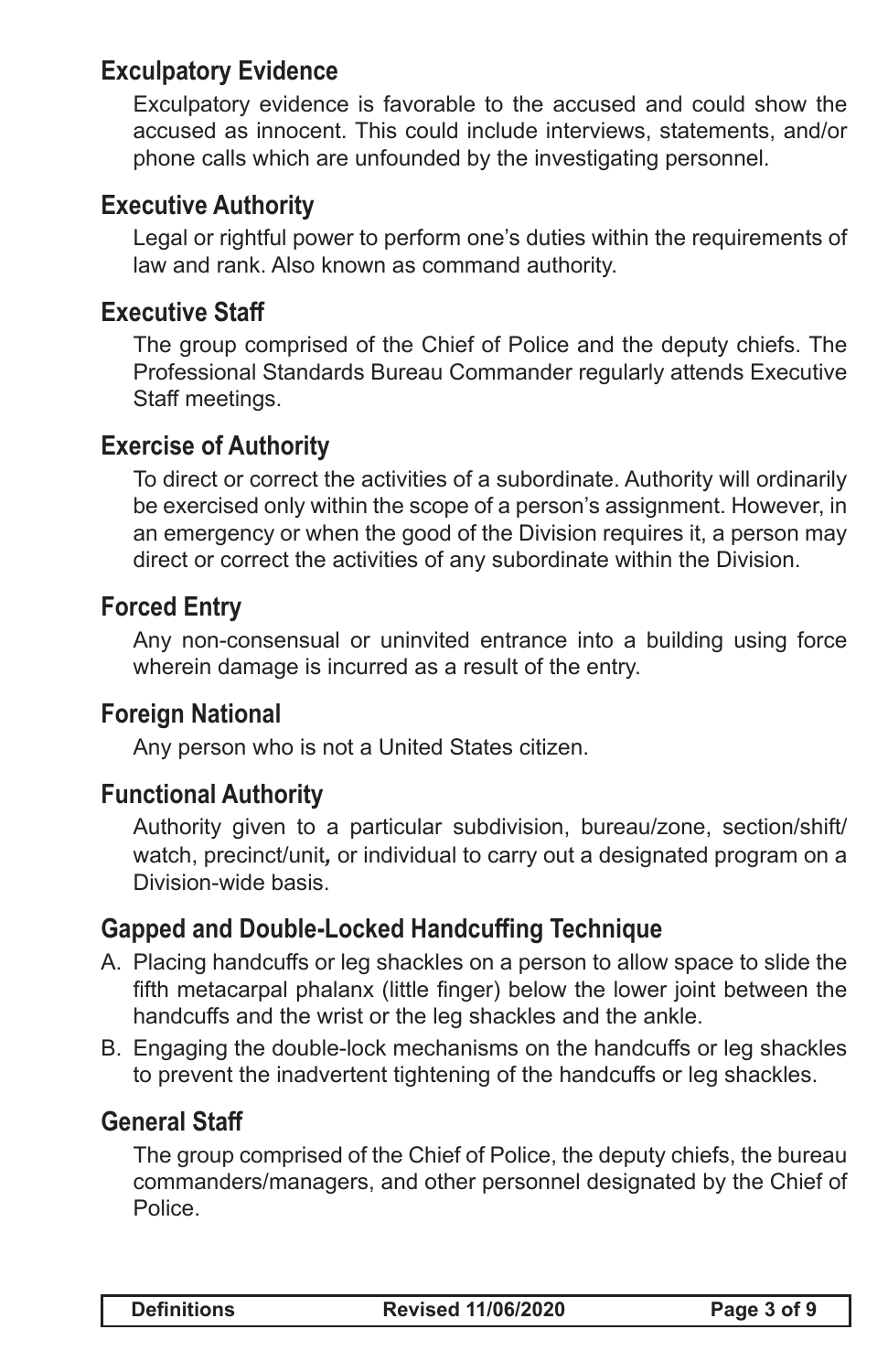## **Hate Group Affiliation**

*Donating to, being a member of, or participating in activities (including attending meetings or rallies or participating in social media groups) organized by or executed on behalf of a hate group.*

#### **Hate Group**

*Any group that advocates for violence or the commission of crimes against a group of persons based on their race, ethnicity, nationality, religion, disability, gender, gender identity, or sexual orientation.*

### **Healthcare Provider**

A doctor of medicine or osteopathy authorized in the state to practice medicine or surgery (as appropriate)*,* or any other person who is authorized to diagnose and treat physical or mental health conditions as determined by the Secretary of Labor, and who is performing within the scope of his or her practice as defined under State law.

Note: Employee Benefits Unit (EBU) personnel review medical documentation and ensure there is a nexus between the condition for which the employee is being treated, any prescribed accommodation, and the healthcare provider's specialty.

### **High Speed**

Twenty (20) miles per hour or more over the posted speed limit.

#### **Incompetence**

The lack of ability or fitness to carry out a required duty. The lack of any of the following, though not all inclusive, may be evidence of incompetence: courage, honesty, physical ability, emotional stability, sound judgment, alertness, decisiveness, power to observe, initiative, energy, intelligence, and ability to get along with people.

#### **Inculpatory Evidence**

Inculpatory evidence is not favorable to the accused and tends to prove guilt.

### **Injury/Sick Leave**

The period during which an employee is excused from duty as defined by the master pay ordinance and the applicable collective bargaining agreement.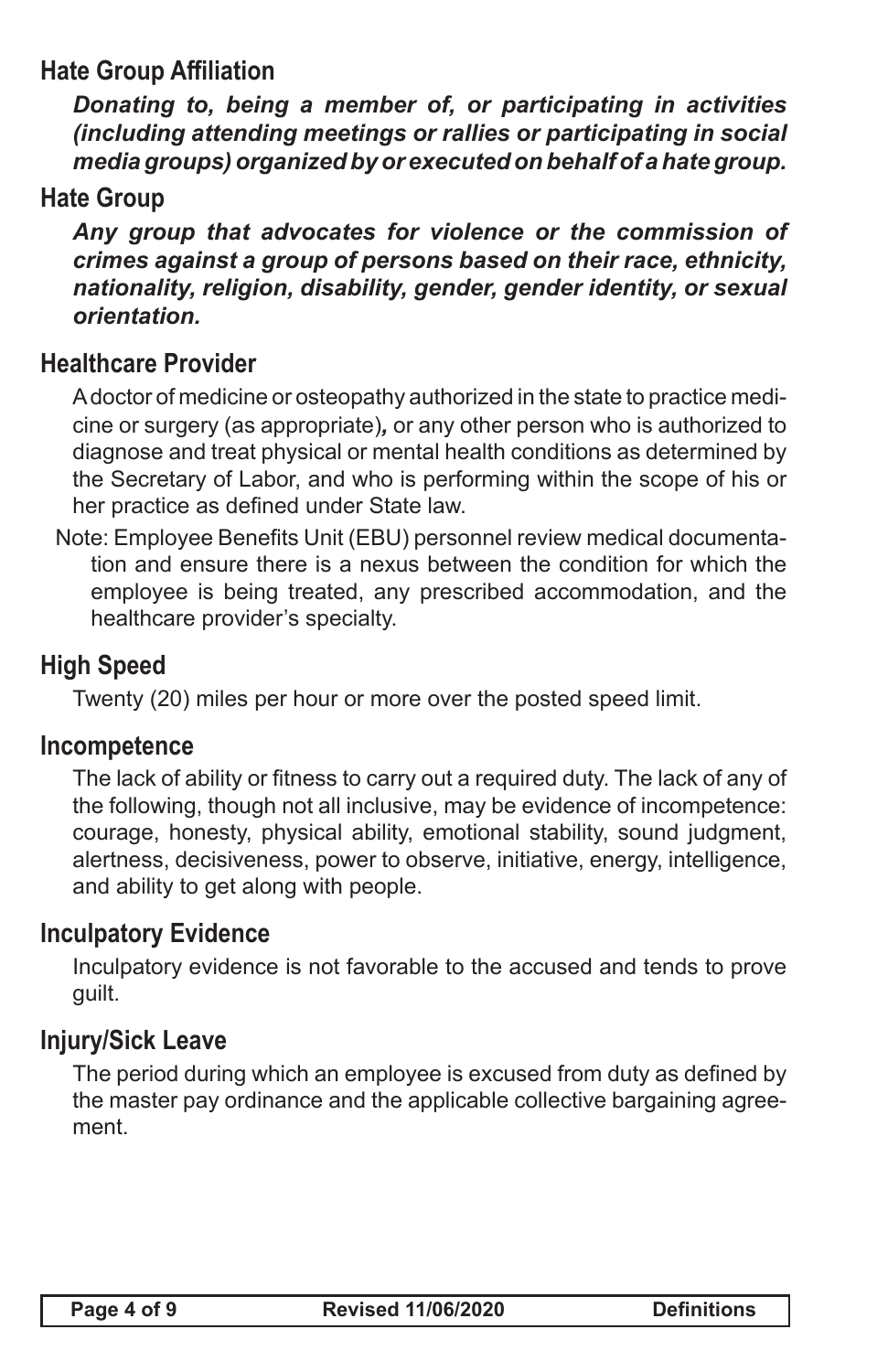## **Insubordination**

- A. The disobedience of any lawful oral or written order issued by a superior.
- B. Any language or action directed toward a superior which is disrespectful, mutinous, insolent, or abusive.

## **Lawful Order**

Any written or oral order issued by a superior in the course of duty which does not violate any law, ordinance, or previously established Division rule, policy, or procedure.

## **Line Duty**

Any job function that carries a reasonable likelihood of having to take enforcement action.

#### **Malfeasance**

The commission of an unlawful act while in office.

## **Minor Injury**

An injury that does not require transport to a medical facility.

#### **Misfeasance**

The wrongful commission of a lawful act while in office.

## **Neglect of Duty**

Failure to give suitable attention to or take appropriate action in the performance of one's duties.

#### **Non-Ambulatory Prisoners**

Non-ambulatory prisoners are those who refuse or are unable to walk on their own. Officers should consider non-ambulatory prisoners to be as dangerous as any other.

#### **Nonfeasance**

The omission of an act which should have been performed while in office.

## **Off-Duty Status**

The period of time an employee is not in on-duty or special-duty status.

## **On-Duty Status**

The period of time an employee is in City-paid status while performing duties directly related to his or her employment with the Division.

## **Operational Authority**

Exclusive authority given to a particular supervisor to oversee the performance of an assigned group of personnel.

| <b>Definitions</b> | <b>Revised 11/06/2020</b> | Page 5 of 9 |
|--------------------|---------------------------|-------------|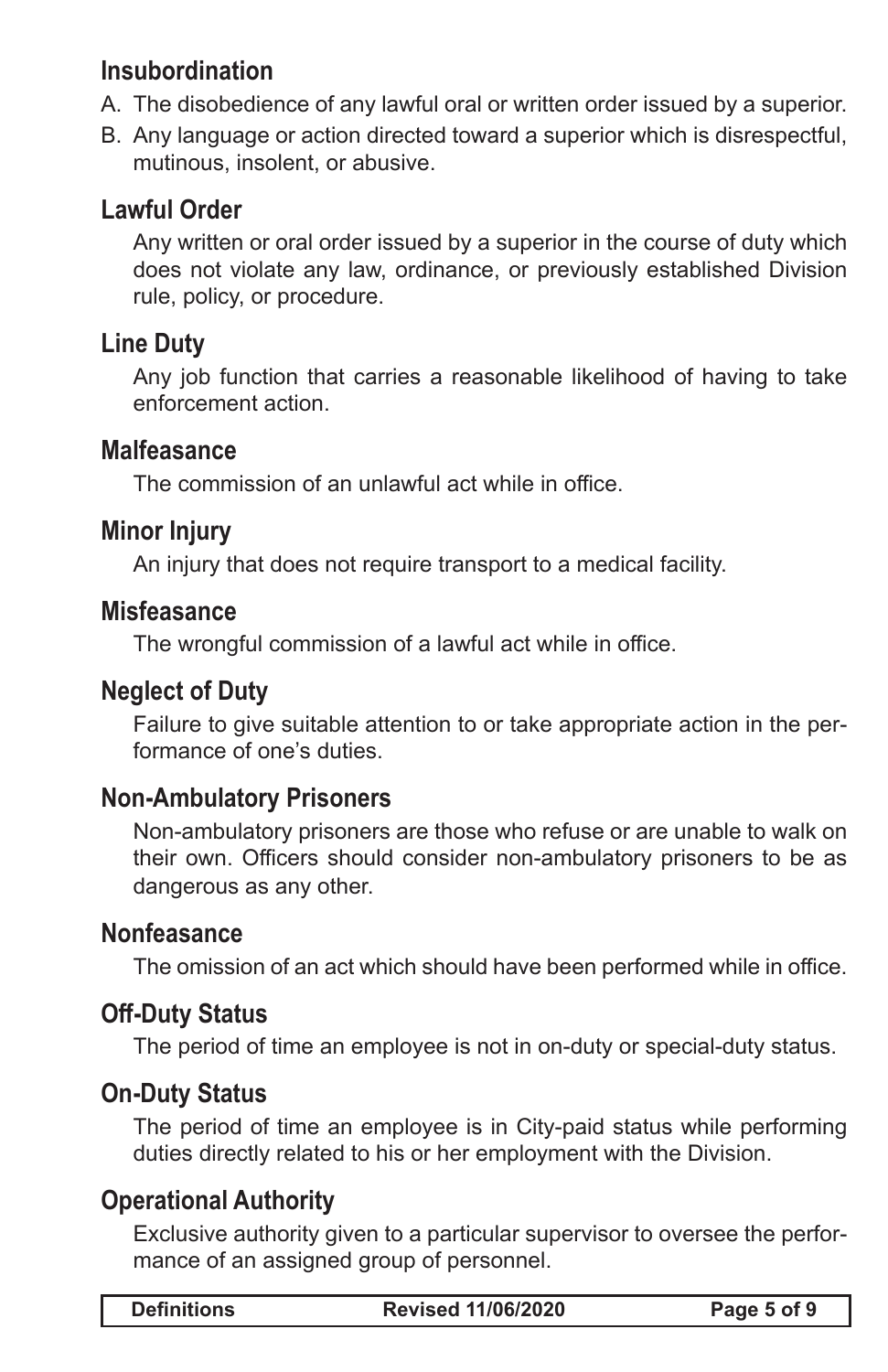# **Order**

An oral or written command given by a superior to a subordinate.

## **Organizational Component**

The following are organizational components within the Division of Police:

**Subdivision** Bureau/Zone Section/Shift/Watch Precinct/Unit

## **Policy Statement**

A statement which affirms the aims, goals, and direction of the Division of Police.

## **Precinct/Unit**

The next smaller organizational component of a section/shift/watch and normally headed by a sergeant or a civilian employee designated by the Chief of Police.

### **Privilege**

Conditions of employment which are not basic rights but are granted at the discretion and convenience of the employer.

#### **Procedure**

The official method of dealing with any given situation as prescribed by Division Directives.

#### **Promotion**

A change from a position in one class to a position in a different class having greater authority and responsibility at a higher maximum rate of pay.

#### **Ranking Officer**

Sworn personnel having the higher rank or higher seniority if of the same rank. Officer seniority is calculated in accordance with the applicable collective bargaining agreement unless otherwise ordered by the Chief of Police.

#### **Report**

A written or computer-generated communication unless otherwise specified. A verbal report is permissible, provided it is confirmed by a written communication before the end of the tour of duty.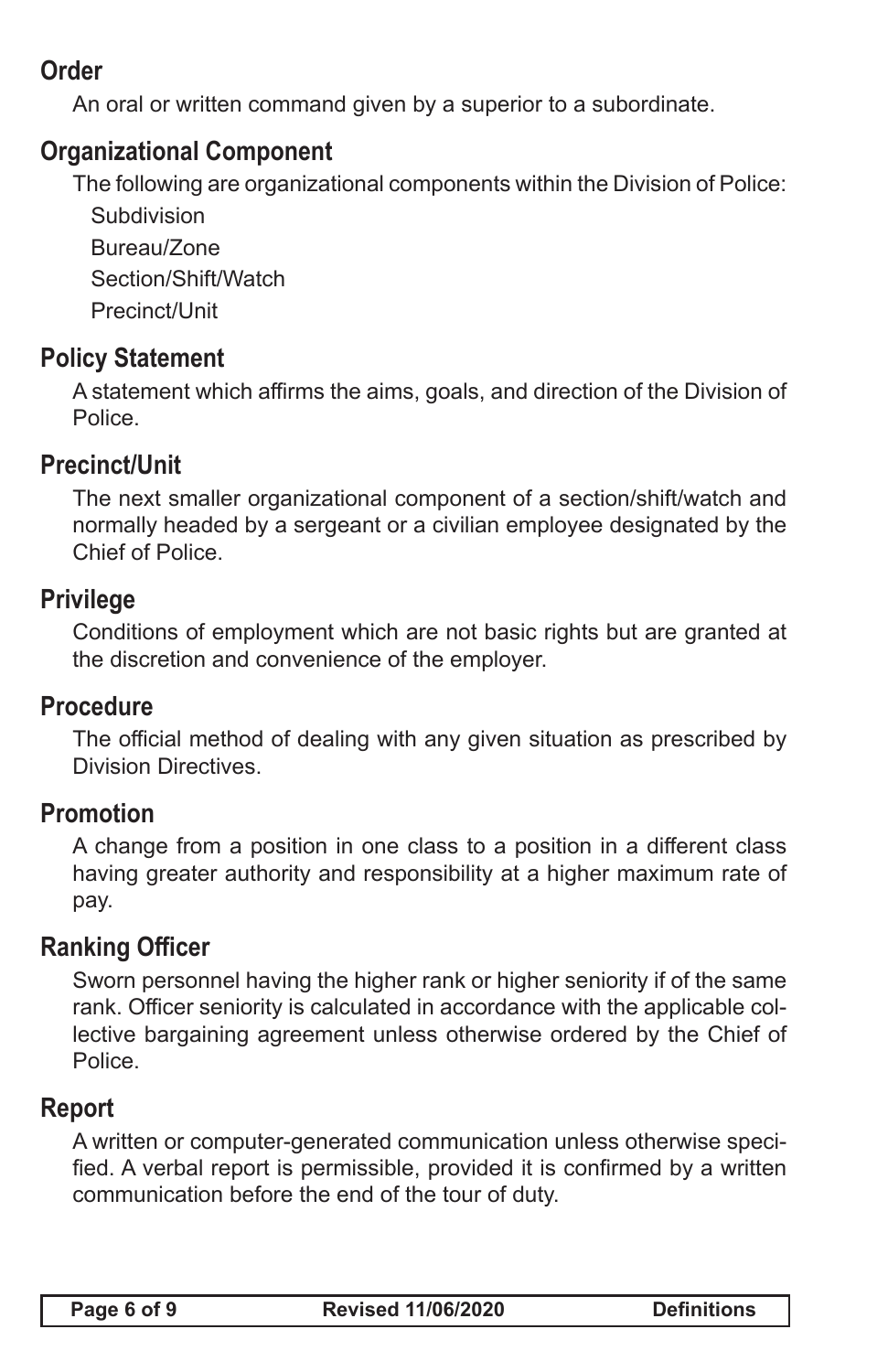# **Right**

The term "right" in reference to conditions of employment includes only those specifically outlined by the City Charter, City Ordinances, Civil Service Rules, or appropriate collective bargaining agreement.

## **Rules of Conduct**

Broad precepts of authority, responsibility, or conduct, which carry the full force and effect of a direct order from either the Chief of Police or the Director of Public Safety, and which remain effective until cancelled or superseded by a direct written order from either of the aforementioned. The rules are the most authoritative directives issued and will be the basis for formal disciplinary action.

## **Section/Shift/Watch**

The next smaller organizational component of a Bureau/Zone and normally headed by a lieutenant or a civilian employee designated by the Chief of Police.

## **Serious Injury**

An injury that requires transport to a medical facility for treatment.

# **Serious Physical Harm to Persons (ORC Section 2901.01)**

- A. Any mental illness or condition of such gravity as would normally require hospitalization or prolonged psychiatric treatment;
- B. Any physical harm that carries a substantial risk of death;
- C. Any physical harm that involves some permanent incapacity, whether partial or total, or that involves some temporary, substantial incapacity;
- D. Any physical harm that involves some permanent disfigurement or that involves some temporary, serious disfigurement;
- E. Any physical harm that involves acute pain of such duration as to result in substantial suffering or that involves any degree of prolonged or intractable pain.

## **Shall/Will**

Words used to indicate a mandatory course of action.

## **Should**

The word used to indicate that a particular course of action is preferred and will be followed unless there is sufficient justification to deviate.

## **Sick/Injury Leave**

The period during which an employee is excused from duty as defined by the master pay ordinance and the applicable collective bargaining agreement.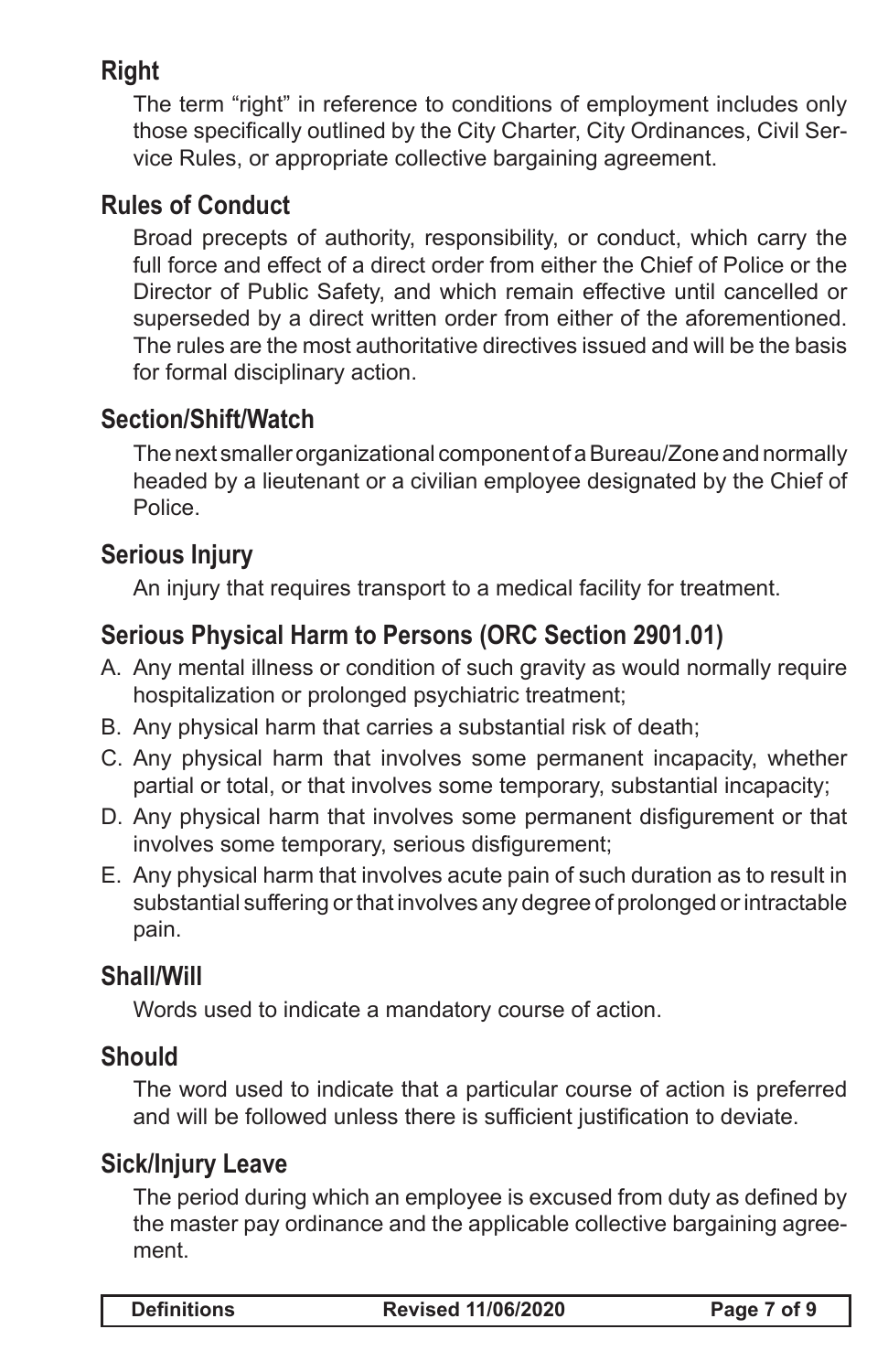### **Special Assignment**

The placement of Division personnel in a temporary assignment which serves the needs, interests, and/or efficient or effective operation of the Division.

## **Special-Duty Status**

The period of time an officer is in paid status by an employer other than the City of Columbus and evolving directly from the authority granted to the individual by virtue of being a sworn law enforcement officer.

### **Special Orders**

Written directives issued by the Chief of Police outlining instructions for dealing with particular situations and which automatically cancel when their objectives are achieved.

### **Staff Authority**

Authority delegated to Division personnel enabling them to move freely into operational areas to study, develop, or recommend procedures to be used on a Division-wide basis. Personnel with staff authority report findings and make recommendations but do not issue orders or commands.

#### **Staff Officer**

An officer having administrative or executive duties either in addition to command functions or as an exclusive function of assignment or rank.

#### **Subdivision**

The next smaller organizational component of the Division of Police and headed by a deputy chief.

#### **Suspension**

A formal disciplinary action consisting of the temporary removal of a Division employee from assigned duties and the revocation of all police authority for the specified time period.

#### **Sworn Personnel**

All full-time police officers appointed to the Division of Police, regardless of rank.

#### **Training Supplements**

Publications formulated to reinforce and assist Division personnel in the effective procedural methods and techniques used in basic police operations.